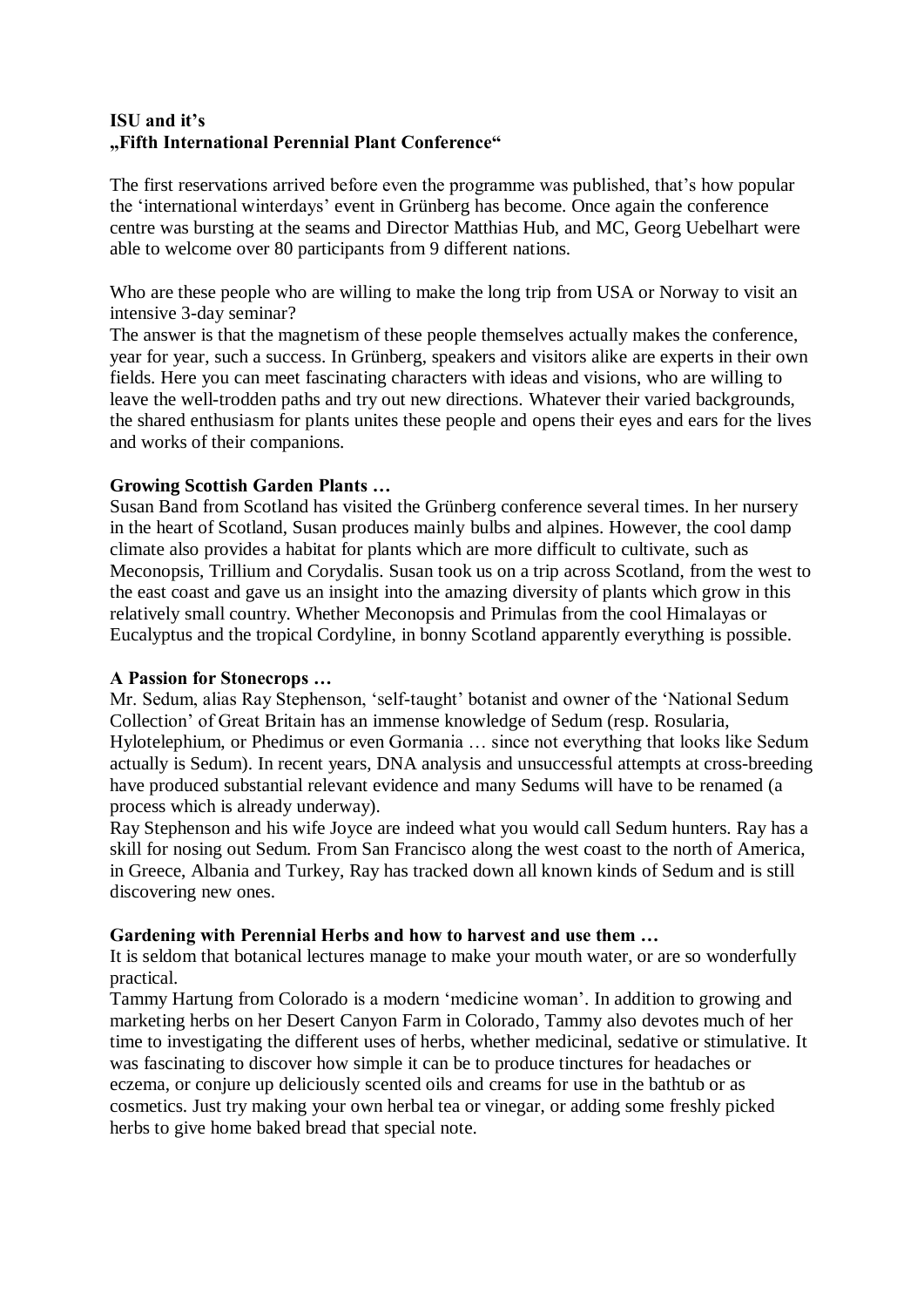## **High and dry … + Perils and Pleasures of Plant Collecting on four Continents …**

Panayoti Kelaidis is Curator of the Botanic Gardens in Denver, Colorado. He acquired his extensive botanical knowledge by studying various comprehensive collections and participating in numerous excursions on four continents.

Panayoti Kelaidis held two lectures, both inspiring with their beautiful images and also bringing to our attention, the enthusiasm and personal dedication of plant collectors, who invest considerable amounts of time and money and do not shy from extreme physical effort to achieve their aims.

Many of the items discovered and collected by Panayoti Kalaidis in Central Asia or in the Drakensberg in South Africa have proved to be hardy species and can well be grown in the gardens of Denver. These newcomers are now influencing the perennial nursery market in USA, contributing to the increasing diversity of garden plants.

### **Plant Hunting in the Himalayas … + Primula, Meconopsis and Gentiana from the Himalayas**

Another long distance traveller with a plant mission is Ron Macbeath from Scotland. He has been to the Himalayas 26 times and is determined to return in spite of rain and wet clothes always being on the agenda (well, he is a Scot). Definitely, botanical excursions are not just a walk in the park.

With his spectacular images of Meconopsis, Ron enthralled his audience time and again. Seeing all these fascinating varieties of Gentiana and Primula makes each of us want to grow these wonderful plants, in spite of knowing that most of them are either impossible or extremely difficult to cultivate, a great pity indeed.

For many years, Ron Macbeath was Head of the alpine section of the Royal Botanic Gardens in Edinburgh before, at an 'advanced' age (my apologies to Ron), fulfilling his dream of owning his own business, Lamberton Nurseries.

#### **Plants for green Roofs …**

'Green roofs' have existed for over 1000 years. Plants on roofs have (literally) masses of energy potential, whether to provide warmth in winter, coolness in summer, or optical enhancement the whole year round. Unfortunately, the selection of green roof plants in many places is often, disappointingly, limited to Sedum and some few grasses, despite a large number of potentially suitable plants.

Ed Snodgrass grew up on a traditional farm in Maryland but after an interim period employed as a social worker, he made the far-reaching decision in 1992 to start afresh in the nursery business. Today, Emory Knoll Farm is one of the leading producers of green roof plants in USA. Numerous surveys are underway to promote and encourage the future development of green roof covers. In addition, a broad spectrum of plants is being tested for their suitability in this area. The result is an increasing number of attractive solutions for living ecosystems.

Organiser and MC, Georg Uebelhart of Jelitto Perennial Seeds will also be planner of the next event. The "Sixth International Perennial Plant Conference" in the Bildungsstätte Gartenbau (Grünberg/Hessen/ will take place from  $15<sup>th</sup> - 17<sup>th</sup>$  February, 2013.

Further information and pictures can be found at .....

The Internationale Staudenunion (ISU) is a unique organisation of nursery people from around the world with the purpose of promoting contact between producers and users of perennials. The ISU has close connections with the PPA (Perennial Plant Association) which is an affiliation of perennial plant experts in USA. The aspiring aim of the ISU is an internationally recognised uniform nomenclature of perennials for the horticultural sector.